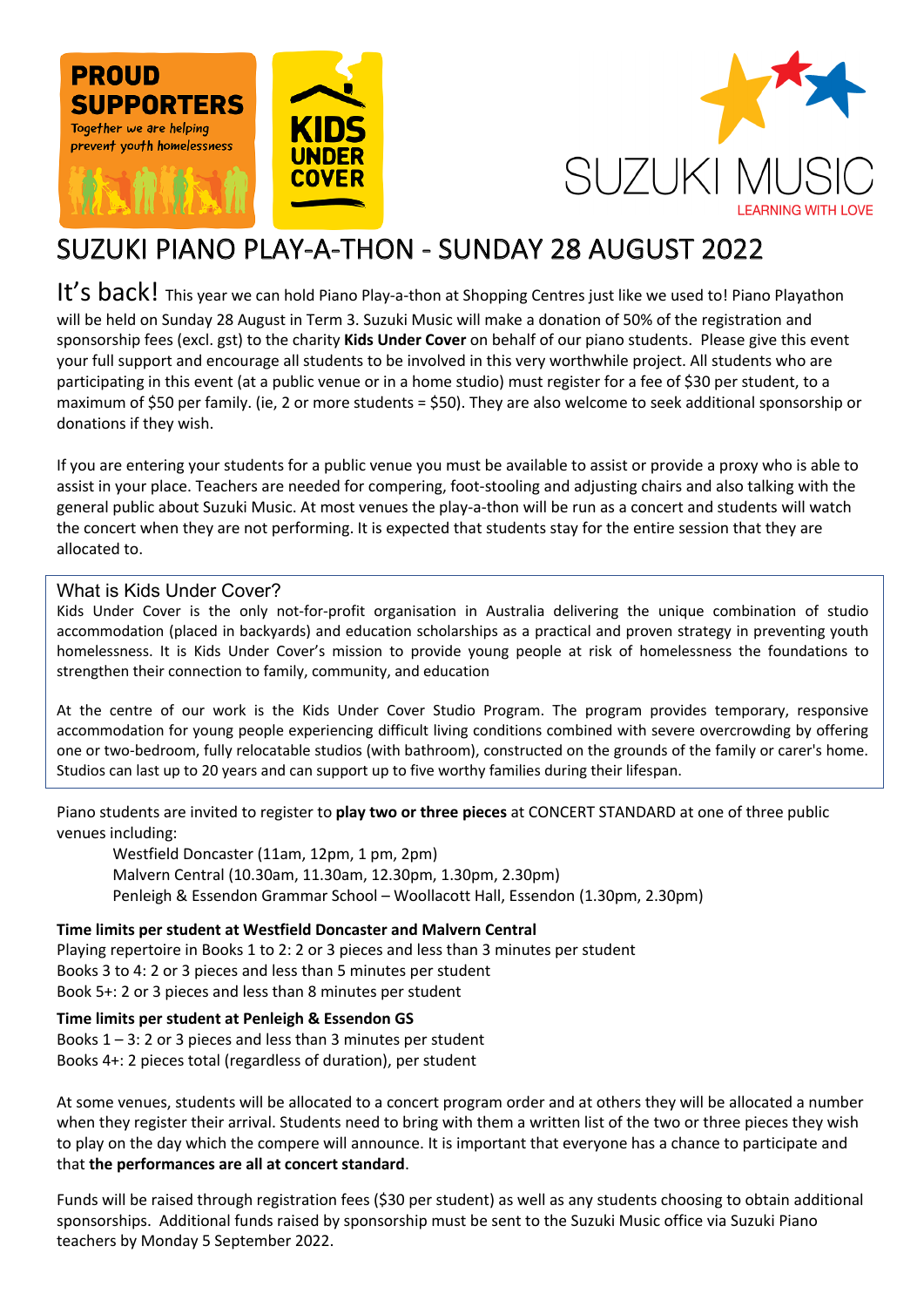





## **Suzuki Piano Play-a-thon Sunday 28 August 2022**

**50% of Proceeds of this Event (less GST) will be donated to Kids Under Cover by Suzuki Music following the receipt of income from this event.** 

### **APPLICATIONS CLOSE**

Friday 22 July 2022

#### **PLEASE NOTE:**

- 1. Please refer to the time limits on the teacher information page and ensure your students are aware that, depending on enrolments, they may not be able to perform all their pieces.
- 2. All performances must be at concert standard and from memory at the time of registration.
- 3. Suzuki Concert Dress code applies, as this is a public performance.
- 4. All performers must be 2022 financial members of Suzuki Music for Public Liability Insurance cover.
- 5. For each student, please indicate a first and second preference time (excluding those performing at PEGS who just need to indicate their first preference time).

**VENUES: 1. WESTFIELD DONCASTER** 619 Doncaster Road, Doncaster Sessions: 11:00, 12:00, 1:00 and 2:00

> 2. MALVERN CENTRAL 110 – 122 Wattle Tree Road, Malvern Exact location within centre to be advised to teachers. Sessions: 10:30, 11:30, 12:30, 1:30 and 2:30

3. PENLEIGH & ESSENDON GRAMMAR SCHOOL Limerock Hall, Park Street, Moonee Ponds Sessions: 1:30 and 2:30

4. Your home studio

#### **SUZUKI MUSIC**

89a Canterbury Road, Canterbury 3126 Phone (03) 9830 0433 Fax (03) 9830 0577 Email info@suzukimusic.org.au Suzuki Talent Education Association of Australia (Vic.) Inc. A5744 ABN 14080413955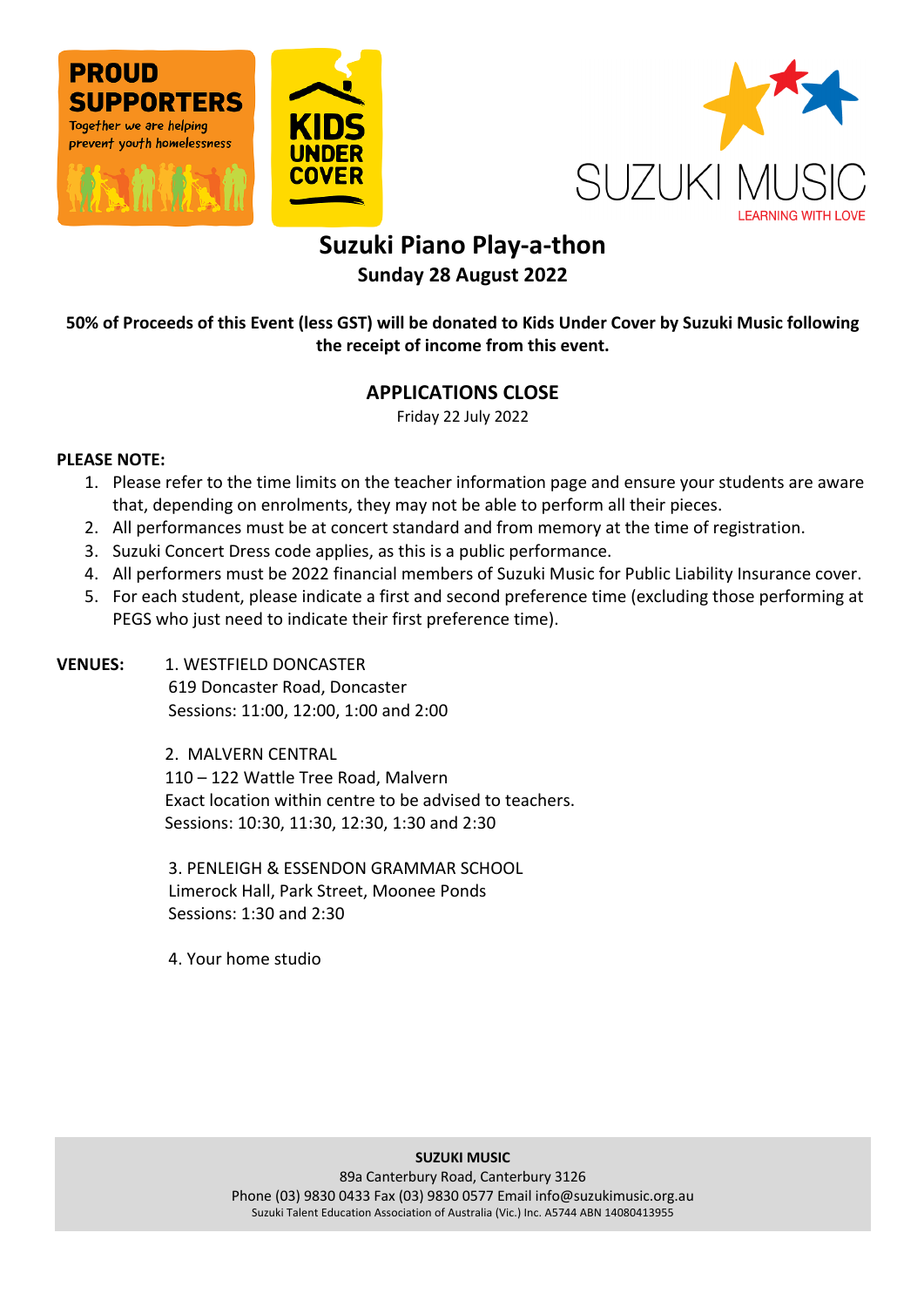

## **Suzuki Piano Play-a-thon**

**Sunday 28 August 2022**



**50% of the Registration fees and additional sponsorships for this event (less GST)will be donated by Suzuki Music to Kids Under Cover.**

### **APPLICATIONS CLOSE Friday 22 July 2022**

**Teacher**\_\_\_\_\_\_\_\_\_\_\_\_\_\_\_\_\_\_\_\_\_\_\_\_\_\_\_\_\_\_\_\_\_\_\_\_\_\_\_\_\_\_\_\_\_\_ **Email** \_\_\_\_\_\_\_\_\_\_\_\_\_\_\_\_\_\_\_\_\_\_\_\_\_\_\_\_\_\_\_\_\_\_\_\_\_\_\_\_\_\_\_

**TEACHER ASSISTANCE SIGN UP**

Please tick one or two time periods in which you have students participating and are available to assist. Assistance may include foot stooling, chair adjustments, organising students and talking to interested members of the public. Convenors will discuss with you what tasks you would be happy to assist with. **All piano teachers entering students at public venues are expected to assist at this event for at least one or two hours.** 

| <b>Westfield Doncaster</b> | $\Box$ Help set up | $\square$ 11:00 - 12:00 | $\Box$ 12:00 - 1:00     | $\square$ 1:00 -2:00   | $\Box$ 2:00 - 3:00 | $\Box$ Help pack up |              |
|----------------------------|--------------------|-------------------------|-------------------------|------------------------|--------------------|---------------------|--------------|
| Malvern Central            | $\Box$ Help set up | $\square$ 10:30 - 11:30 | $\square$ 11:30 - 12:30 | $\square$ 12:30 - 1:30 | $\Box$ 1:30 - 2:30 | $\Box$ 2:30 - 3:30  | Help pack up |
| Penleigh & Essendon GS     | $\Box$ Help set up | $\Box$ 1:30 - 2:30      | $\square$ 2:30 - 3:30   | $\Box$ Help pack up    |                    |                     |              |

| <b>PAYMENT DETAILS</b>                                                                                        | Number of one child families registered on form $\omega$ \$30 per family =              |                                                                                                                                                                                                                                |                     |             |  |                    |  |
|---------------------------------------------------------------------------------------------------------------|-----------------------------------------------------------------------------------------|--------------------------------------------------------------------------------------------------------------------------------------------------------------------------------------------------------------------------------|---------------------|-------------|--|--------------------|--|
|                                                                                                               |                                                                                         | Number of two+ child families registered on form $\omega$ \$50 per family =                                                                                                                                                    |                     |             |  |                    |  |
|                                                                                                               | Late enrolments incur an additional \$5 fee per student to a total of \$25 per studio = |                                                                                                                                                                                                                                |                     |             |  |                    |  |
| $\Box$ CHEQUE or MONEY ORDER                                                                                  | $\Box$ CASH                                                                             | MASTERCARD<br>П                                                                                                                                                                                                                | $\Box$ VISA         | $\Box$ AMEX |  |                    |  |
| [Payable to Suzuki Music]                                                                                     |                                                                                         | Card Number                                                                                                                                                                                                                    |                     |             |  | <b>Expiry Date</b> |  |
|                                                                                                               |                                                                                         | Cardholder's Name and the control of the control of the control of the control of the control of the control of the control of the control of the control of the control of the control of the control of the control of the c |                     |             |  |                    |  |
|                                                                                                               |                                                                                         | Cardholder's Signature expansion of the control of the control of the control of the control of the control of the control of the control of the control of the control of the control of the control of the control of the co |                     |             |  |                    |  |
|                                                                                                               |                                                                                         |                                                                                                                                                                                                                                | <b>SUZUKI MUSIC</b> |             |  |                    |  |
| 89a Canterbury Road, Canterbury 3126<br>Phone (03) 9830 0433 Fax (03) 9830 0577 Email info@suzukimusic.org.au |                                                                                         |                                                                                                                                                                                                                                |                     |             |  |                    |  |
|                                                                                                               |                                                                                         | Suzuki Talent Education Association of Australia (Vic.) Inc. A5744 ABN 14080413955                                                                                                                                             |                     |             |  |                    |  |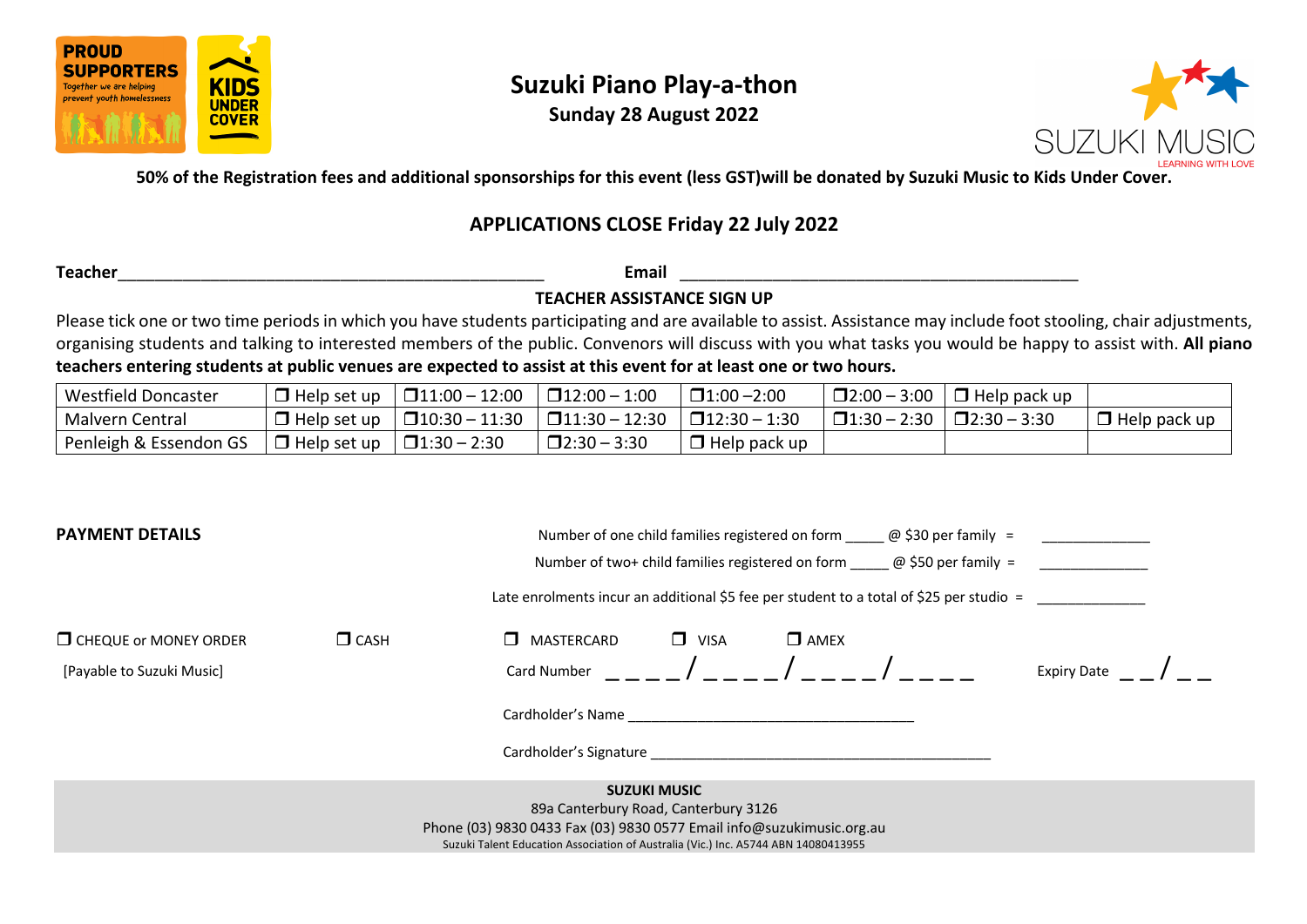### **Piano Playathon Student Registration Details**



**Teacher** \_\_\_\_\_\_\_\_\_\_\_\_\_\_\_\_\_\_\_\_\_\_\_\_\_\_\_\_\_ **Phone** \_\_\_\_\_\_\_\_\_\_\_\_\_\_\_\_\_\_\_\_\_\_\_\_

All information is mandatory and must be supplied. For new members who do not have their membership number yet please leave the Memb No box empty.

| Westfield Doncaster            | Malvern Central                    | Pengleigh and Essendon GS | Home Studio |
|--------------------------------|------------------------------------|---------------------------|-------------|
| 11:00 or 12:00 or 1:00 or 2:00 | 10:30 or 11:30 or 12:30 or 1:30 or | 1:30 or $2:30$            | Any time!   |
|                                | 2:30                               |                           |             |

| <b>Student (Given and Surname)</b><br>ONE STUDENT PER LINE - PLEASE PRINT<br>MORE FORMS AS REQUIRED | Memb No.<br>(Must be<br>financial<br>member) | <b>Venue and time</b><br>Please provide a first and second preference time for each student (excluding<br>students performing at PEGS)<br>Not required for home studio. | Suzuki Bk<br>level/s of<br>repertoire.                   | <b>Number of pieces AND</b><br>duration of playing<br>(please see guidelines<br>on teacher<br>information) |                                           |
|-----------------------------------------------------------------------------------------------------|----------------------------------------------|-------------------------------------------------------------------------------------------------------------------------------------------------------------------------|----------------------------------------------------------|------------------------------------------------------------------------------------------------------------|-------------------------------------------|
|                                                                                                     |                                              | <b>VENUE</b>                                                                                                                                                            | <b>TIME</b>                                              |                                                                                                            | Number of pieces_<br>Duration __ Min__Sec |
|                                                                                                     |                                              | <b>VENUE</b>                                                                                                                                                            | <b>TIME</b>                                              |                                                                                                            | Number of pieces_<br>Duration __ Min__Sec |
|                                                                                                     |                                              | <b>VENUE</b>                                                                                                                                                            | <b>TIME</b>                                              |                                                                                                            | Number of pieces_<br>Duration __ Min__Sec |
|                                                                                                     |                                              | <b>VENUE</b>                                                                                                                                                            | <b>TIME</b>                                              |                                                                                                            | Number of pieces_<br>Duration __ Min__Sec |
|                                                                                                     |                                              | <b>VENUE</b>                                                                                                                                                            | <b>TIME</b><br>1 <sup>st</sup> Pref 2 <sup>nd</sup> Pref |                                                                                                            | Number of pieces<br>Duration __ Min__Sec  |
|                                                                                                     |                                              | <b>VENUE</b>                                                                                                                                                            | <b>TIME</b>                                              |                                                                                                            | Number of pieces<br>Duration __ Min__Sec  |
|                                                                                                     |                                              | <b>VENUE</b>                                                                                                                                                            | <b>TIME</b>                                              |                                                                                                            | Number of pieces<br>Duration __ Min__Sec  |
|                                                                                                     |                                              | <b>VENUE</b>                                                                                                                                                            | <b>TIME</b>                                              |                                                                                                            | Number of pieces<br>Duration __ Min__Sec  |